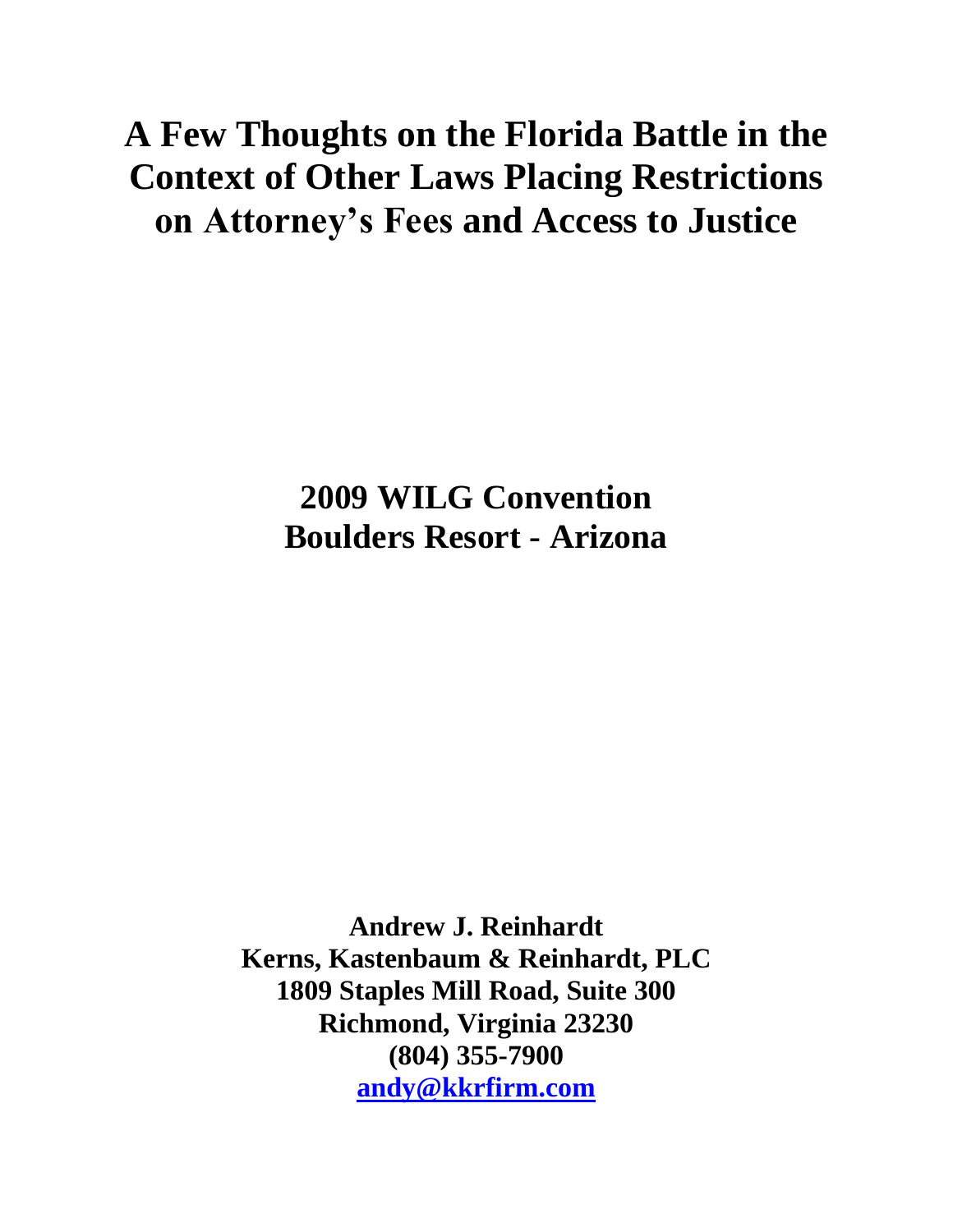# **A. The Florida Battle**

There is an ongoing battle in Florida over the constitutionality of restrictions on attorney's fees. I will defer to the Florida experts on this topic. But, I will mention briefly a few of the key moments in that battle. In 2008, the Florida Supreme Court bypassed the issue of the constitutionality of restrictions on attorney's fees. It construed an ambiguity in the provisions in question to allow variance from a strict percentage formula for awarding attorneys fees in certain appropriate cases.  $\frac{1}{1}$  Thereafter, the Florida legislature passed a bill intended to legislatively repeal that 2008 Florida Supreme Court decision.<sup>2</sup> Hopefully, the Florida Supreme Court will declare this statutory repeal unconstitutional. Undoubtedly, the court's failure to do so would have the impact of severely limiting the number of attorneys being interested in handling workers compensation cases and would also drastically reduce the filing of meritorious claims. As mentioned below, that is what history tells us about such restrictions on attorney's fees.

<sup>&</sup>lt;sup>1</sup> Murray v. Mariner Health, 994 So. 2<sup>nd</sup> 1051 (Fla. 2008).

<sup>2</sup> Florida House of Representative Bill No. 903 (2009), Amending Section 440.34, Florida Statutes.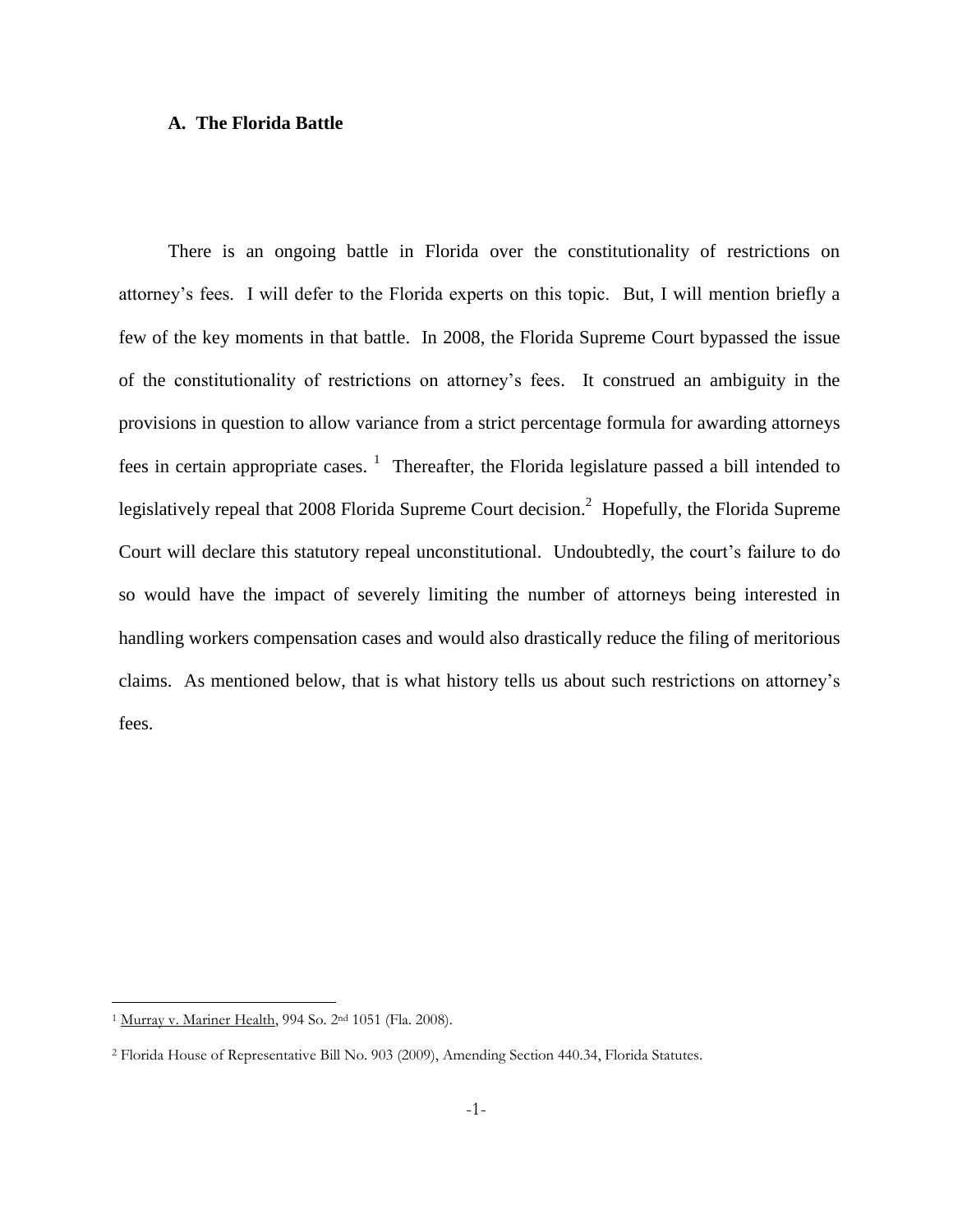# **B. The Fee Issue On A National Level**

A few general rules of thumb that are worth noting in regards to how this topic is dealt with nationally. One basic principal generally adopted in all states regarding workers compensation cases is that each party pays its own lawyer, win or lose.<sup>3</sup> Another general rule of thumb is that each of the fifty states employs some type of provision by statute or case law that subjects claimant's attorneys fees to the supervision of the state workers compensation tribunals that oversee workers compensation claims. $4$  The question of how attorneys are compensated for representing injured workers typically raises the debate between those who contend that injured workers will fare just as well without attorneys and that having attorneys involved merely increases the litigation and cost to the system versus those who contend that workers compensation claims are full of complex controversies and problems of proof that are unsolvable in any fair way without the help of lawyers.<sup>5</sup> The current problem in Florida has raised this very same issue. As this writer understands it, the battles in Florida have a history that date back to at least the time of a 1978 study regarding "add on fees" which supposedly found that with greater the attorney involvement, there was also slower the resolution of claims.<sup>6</sup> However, as it has been wisely pointed out, particularly in so far as "add on fees" that might be imposed upon the

<sup>&</sup>lt;sup>3</sup> Larson's Workers Compensation Law § 133.01. But, see issue of "add on" fees. Id at 133.02 [2] [a], charged against the employer/carrier.

<sup>4</sup> Id. at 133.03.

<sup>5</sup> Id at 133.05.

<sup>6</sup> Id.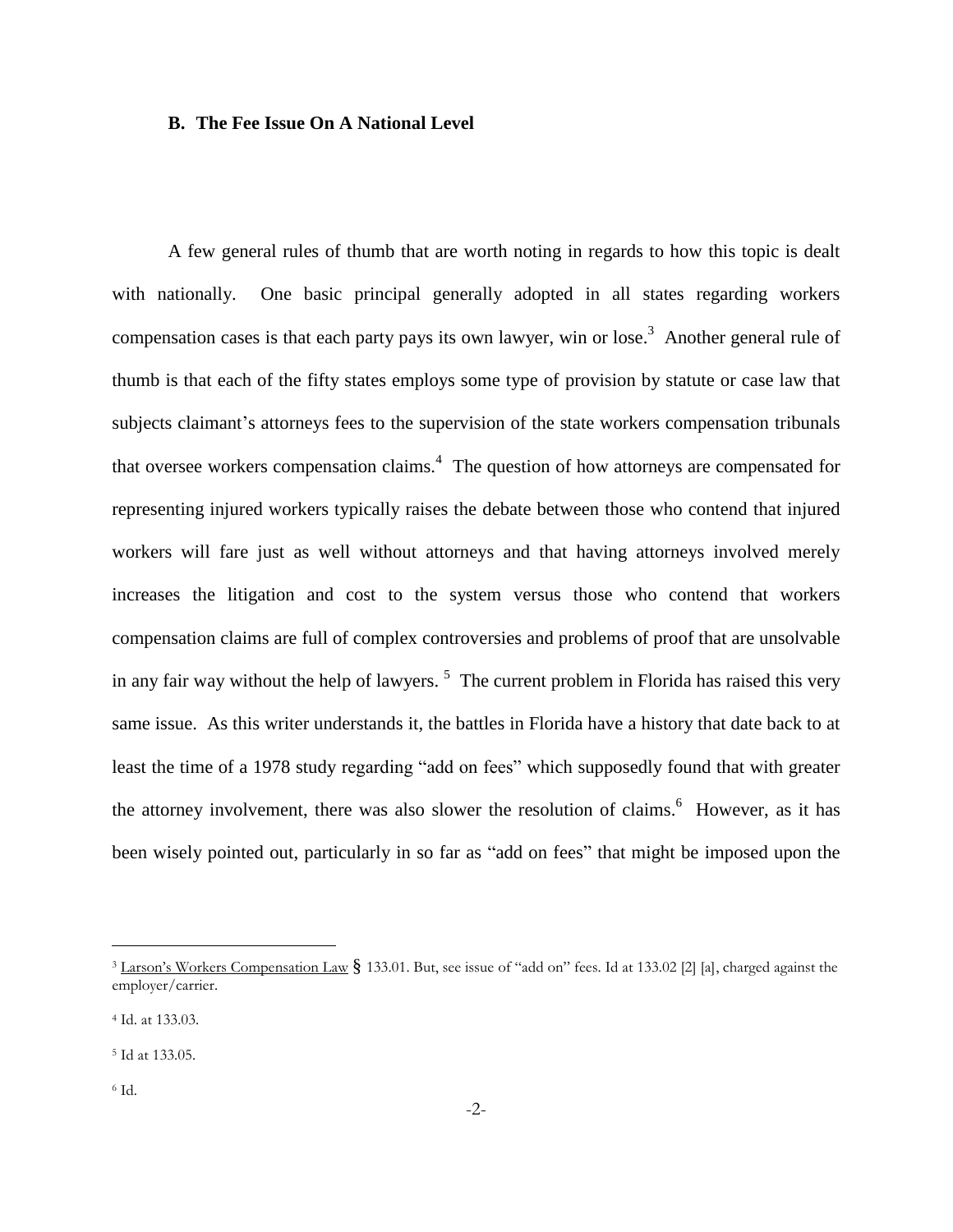employer/carrier if the claimant did prevail, if such fees were awarded that very outcome would appear to vindicate the wisdom of the injured worker's decision to hire an attorney.<sup>7</sup>

 This discussion brings to mind the infamous 1954 case of Burns v. Sheppard in the state of Kentucky.<sup>8</sup> That case dealt with a statute providing that the employer would be required to pay one half of the injured worker's attorney's fees in the event of an award in favor of the injured worker. The Supreme Court of Kentucky found that provision unconstitutional on the grounds that "there could be no more constitutional justification for ordering the employer to pay all or part of the employee's attorney's fees than to require the employer to pay part of the claimant's grocery bill".<sup>9</sup> According to  $\underline{Larson's}$  "this may well be the most preposterous single sentence in the archives of constitutional law which is saying quite a  $10t$ <sup>", 10</sup> Perhaps the **Burns** Court failed to appreciate that often injured workers struggle over the question of whether they can afford their groceries and if hiring an attorney can change that fate. In this context, a few other similarly historic battles are helpful to mention in order to put the Florida battle in perspective.

<sup>7</sup> Id. at 133.07.

<sup>8</sup> Burns v Sheppard, 264 S.W. 2d 685 (Ky. 1954)

<sup>9</sup> Id. at 687.

<sup>10</sup> Larson's at 133.07D.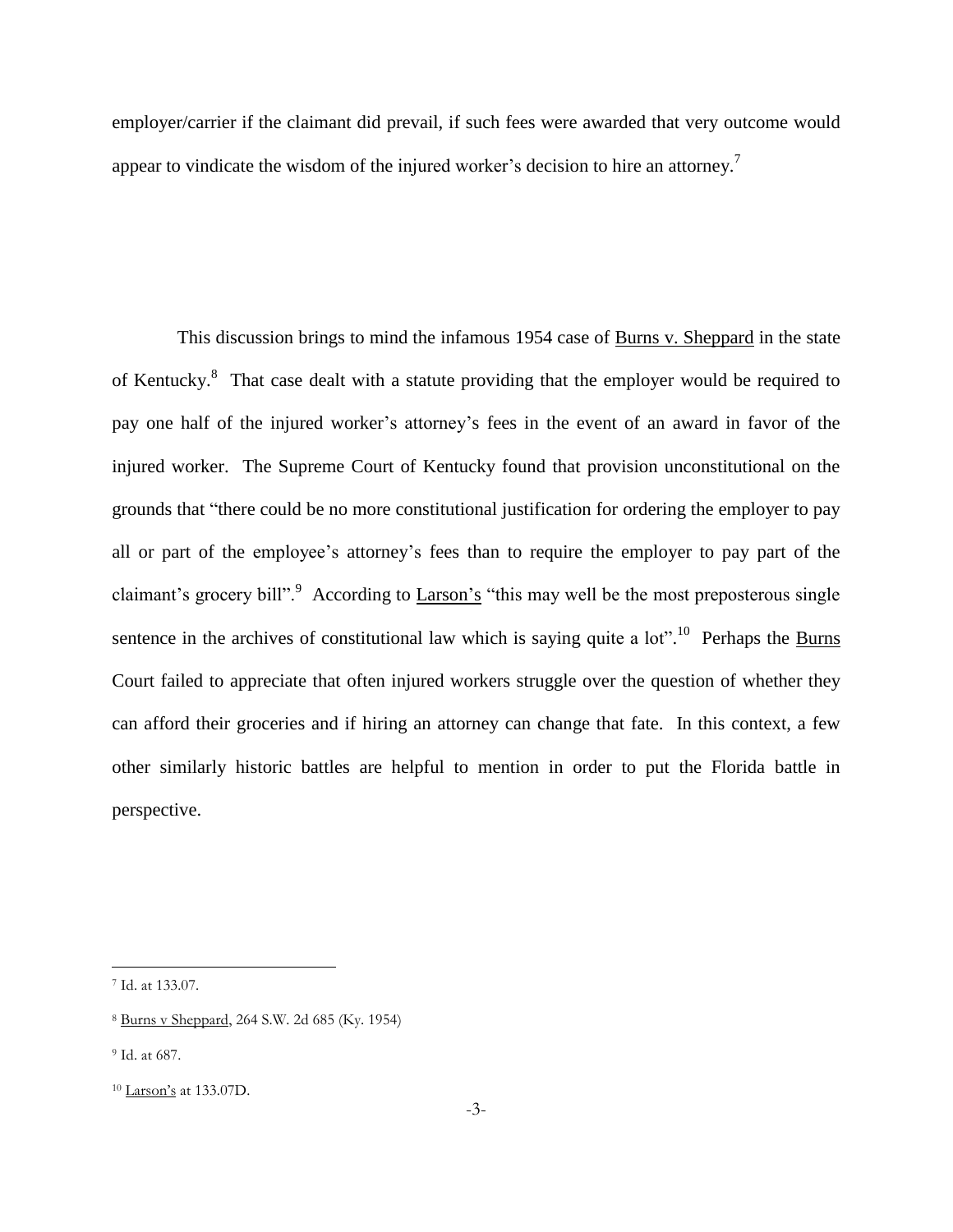#### **C. Veterans Denied The Right To Hire An Attorney**

Until fairly recently, pursuant to a law dating back to the Civil War, United States veterans of war in this country were unable to hire attorneys to represent them in administrative hearings before the Veteran's Administration. Offenders were subject to a criminal penalty. Finally, as of June 20, 2007, the United States Congress amended that law to allow attorneys to be retained and paid to assist veterans at the administrative level.<sup>11</sup> It is hard to believe that in a country where we have the utmost respect for those who risk their lives to protect our freedoms that those same veterans were denied the assistance of a lawyers in administrative proceedings to preserve their veteran's benefits. I will not recount the history of this injustice but merely direct the reader to find others who have chronicled this historic battle over the right to hire and compensate lawyers.<sup>12</sup>

### **D. Inadequate Representation of Criminal Defendants**

Studies have repeatedly shown that criminal defendants who cannot afford their own representation are more likely to have inadequate representation and more likely to be

<sup>11</sup> 38 U.S.C. 5904 (c)(4).

<sup>12</sup> See for instance, D.R. DiMatteo, Walters Revisited: Of Fairness, Due Process, and the Future of Veteran's Fight for the Right to Hire an Attorney, 80 Tul. L.Rev.975 (2005).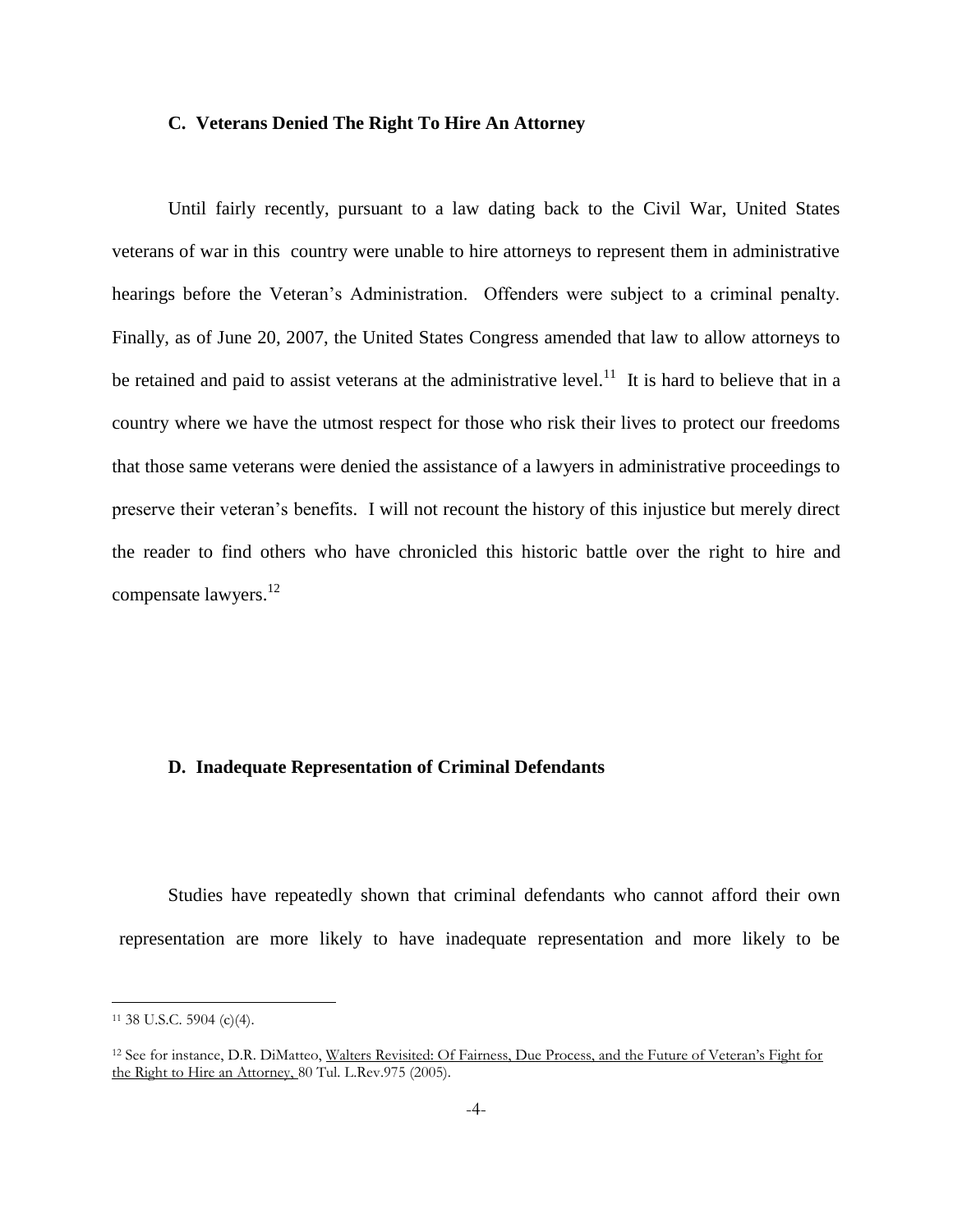convicted.<sup>13</sup> In 1963, in a landmark decision the United States Supreme Court established the federal constitutional right to counsel for any defendants facing felony proceedings.<sup>14</sup> Later decisions extended the right to counsel to other proceedings. Despite this mandate imposed by relevant Supreme Court decisions and guidance provided by national studies, we continue to see that criminal defendants are punished, imprisoned and often executed for crimes they may well have not committed simply because of their inability to afford and obtain adequate legal representation.<sup>15</sup>

#### **E. Representing America's Poor in Civil Cases**

Much like injured workers and criminal defendants, America's poor are often at a disadvantage in protecting their civil rights. In response to that problem, The Legal Services Corporation (LSC), a private non-profit corporation, was established by the United States Congress in recognition of the need for assistance in assuring equal access to justice for those who would otherwise be unable to afford it. The LSC was established in 1974 by the Nixon administration. During the Reagan administration there was an attempt to eliminate the LSC by

<sup>&</sup>lt;sup>13</sup> American Bar Association Report: Eight Guidelines of Public Defense Related to Excessive Workloads (August 2009); Gideon's Broken Promise: America's Continuing Quest for Equal Justice: A Report on the American Bar Association Hearings on the Right to Counsel in Criminal Proceedings (2004).

<sup>14</sup> Gideon v. Wainwright, 372 U.S. 335 (1963).

<sup>15</sup> B. Kemper, Gideon: Right to Cousel/Landmark Decision Falls Short of Promise, Washington Lawyer (September 2009).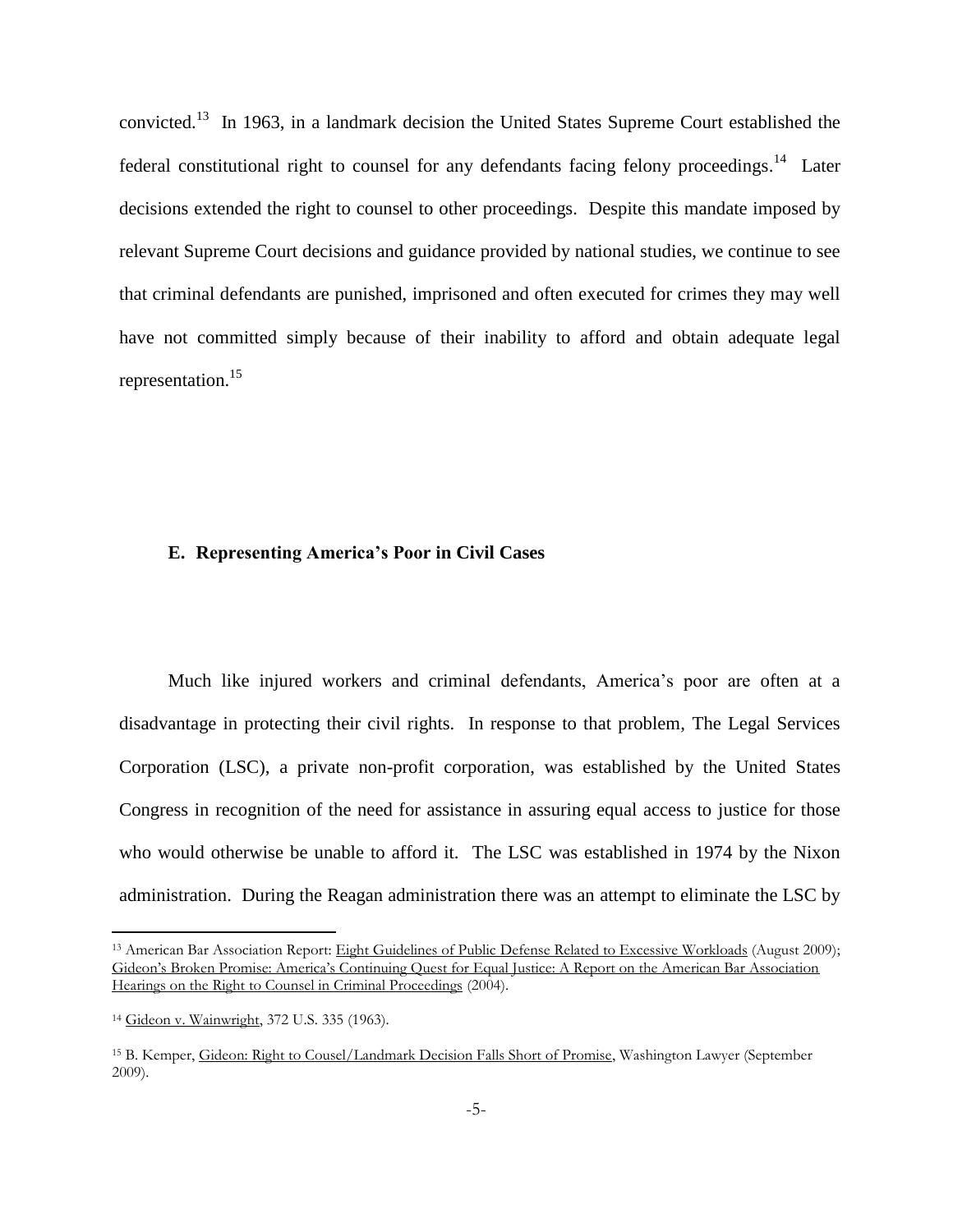various means. Funding rose to a high mark during the Clinton administration. Despite the availability of funding, America's poor continue to suffer from numerous restrictions on various grantee organizations of the LSC who are providing legal assistance to poor Americans.<sup>16</sup>

It has long been recognized that many Americans lack any access to real justice. As was stated quite eloquently by one Author:

> **"Equal justice under law" is one of America's most firmly embedded and widely violated legal principles. It embellishes courthouse entries, ceremonial occasions, and occasionally even constitutional decisions. But it comes nowhere close to describing the justice system in practice. Millions of Americans lack any access to the system, let alone equal access. An estimated fourfifths of the civil legal needs of the poor, the estimated needs of the estimated two-to-three fifths of middle income individuals remain unmet. Government legal aid and criminal defense budgets are capped at ludicrous levels, which make effective assistance of counsel for most low income litigants a statistical impossibility. We tolerate a system in which money often matters more than merit,**

<sup>&</sup>lt;sup>16</sup> A. W. Houseman and L. E. Pearle, Securing Equal Justice for All: A Brief History of Civil Legal Assitance in the United States, Center for Law and Social Policy (Rev. January 2007).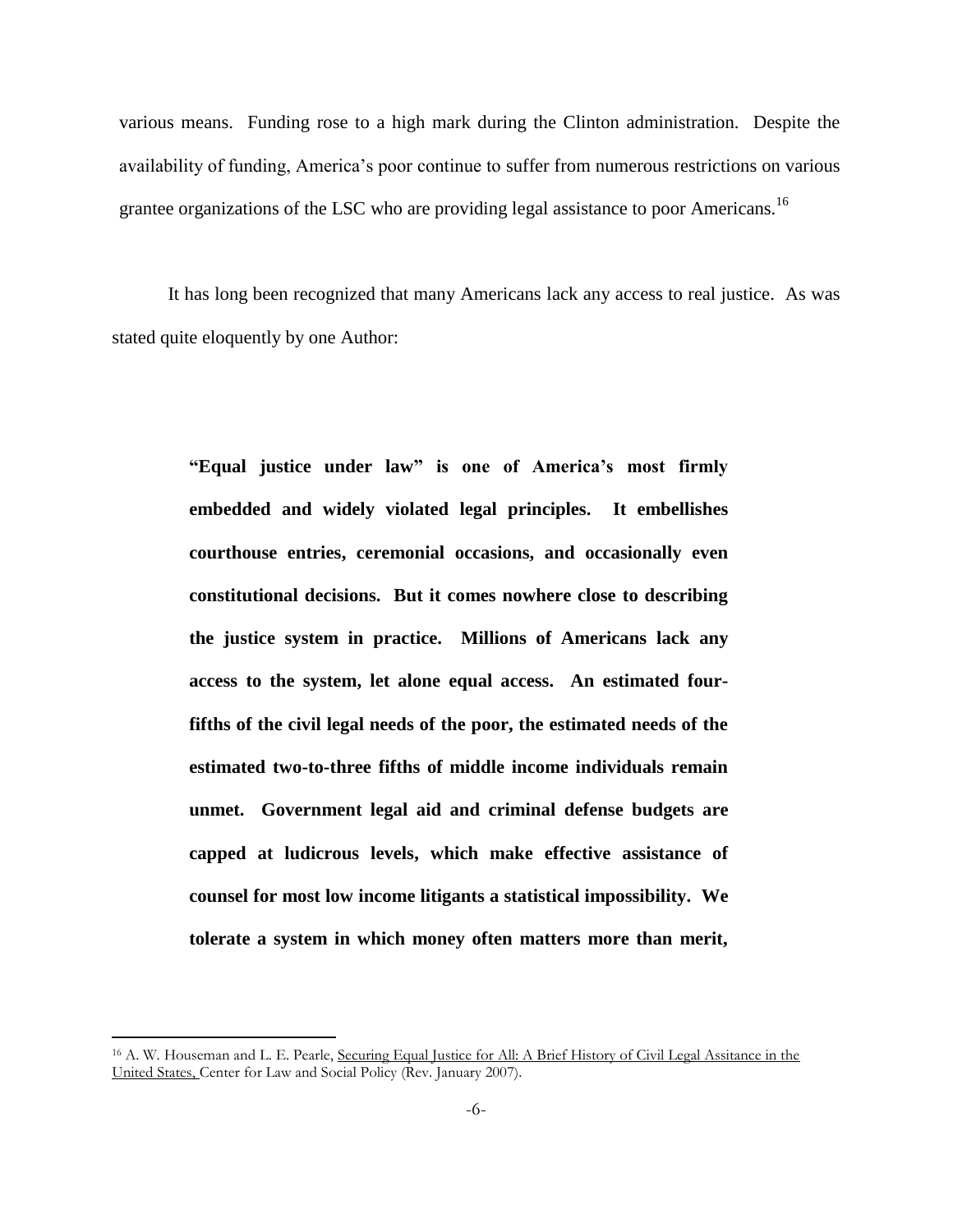**and equal protection principles are routinely subverted in practice.<sup>17</sup>**

#### **F. The Texas Experience**

 $\overline{a}$ 

The state of Texas legislature passed the Texas Workers Compensation Reform Act of 1989. That statue permitted private companies to opt out of the state workers compensation system and also strictly limited attorneys fees to 25% of the award to come out of the clients recovery or \$150/hour, whichever was less.<sup>18</sup> In so doing, the reform totally restructured the then 76 year old workers compensation system. The net result of that change, according to a former president of the Texas Trial Lawyers Association, "killed off a practice area that for years had been the litigation training ground for many Texas lawyers. Our firm was probably the fifth biggest in the state in workers comp. We didn't do any after the new law and we cut out staff by a third to half".<sup>19</sup>

<sup>&</sup>lt;sup>17</sup> D.L. Rhode, Access to Justice, Oxford University Press (2004), Chapter 1, Page 3; See Also M.R. Anderson, Access to Justice and Legal Process: Making Legal Institutions Responsive to Poor People in LDC's (paper for discussion at World Development Report Meetings) (August 16-17, 1999).

<sup>&</sup>lt;sup>18</sup> J. Williford, Reformers Regress: the 1991 Texas Workers Compensation Act, 22 St. Mary's Law Journal, 1111 (1991).

<sup>&</sup>lt;sup>19</sup> T. Carter, ABA Journal, Law News Now, October 2006 Issue, Tort Reform Texas Style. Texas may have become the only state that does not require employers to carry workers compensation insurance. Focus Report, Texas House of Representatives, House of Organization, Proposal to Change Workers Compensation (January 21, 2005).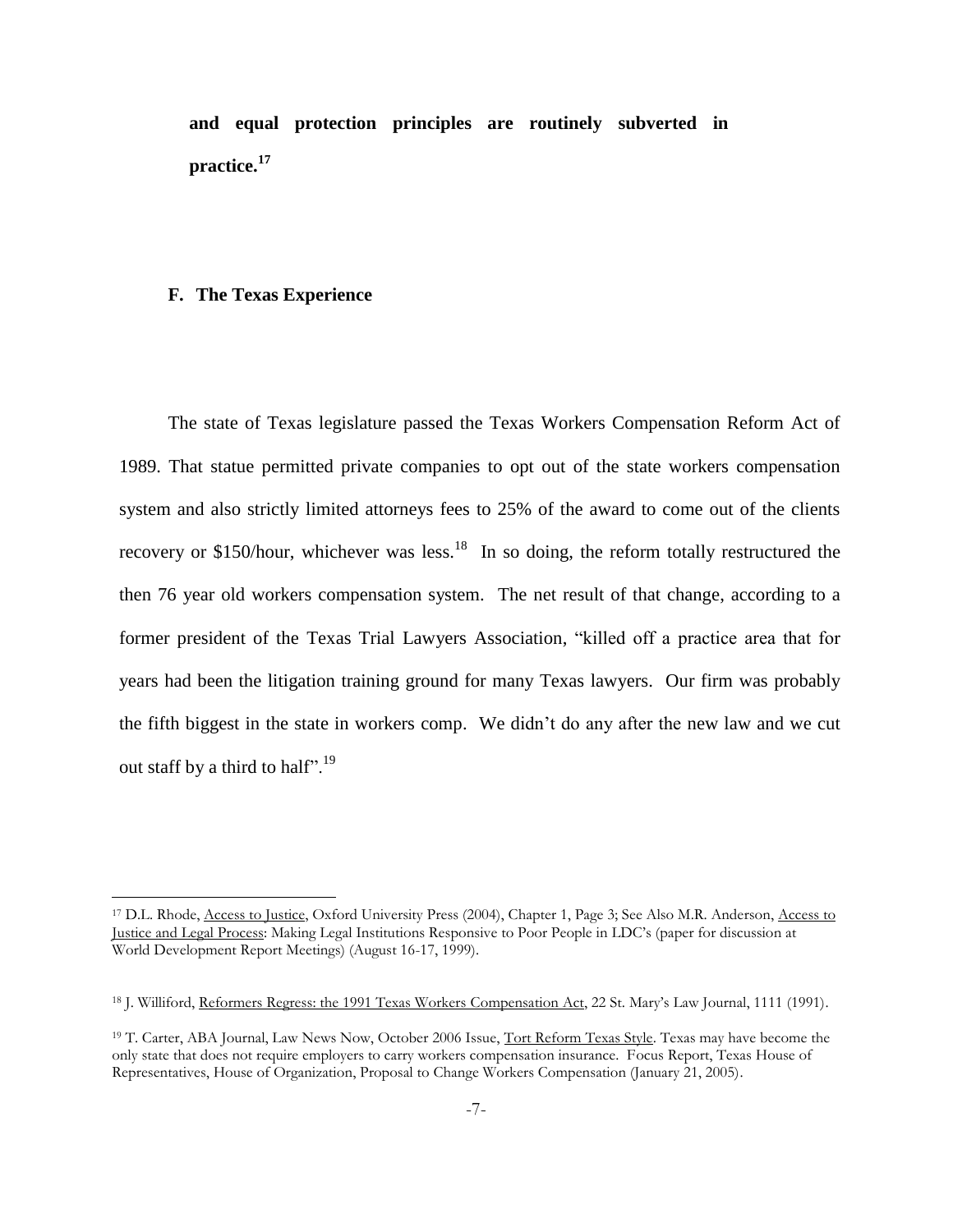# **G. Conclusion**

In this great country, we pride ourselves on both our freedoms and our access to justice which are most probably unparalleled in comparison to any other country in the world. However, many of our citizens are limited in their ability to pursue justice. This is especially true in regards to the rights of the poor, those charged with criminal offenses and the injured or disabled. Perhaps the battle currently being waged in Florida needs to be viewed in this larger context of the many whose rights may not be adequately protected and whose access to justice is routinely denied.